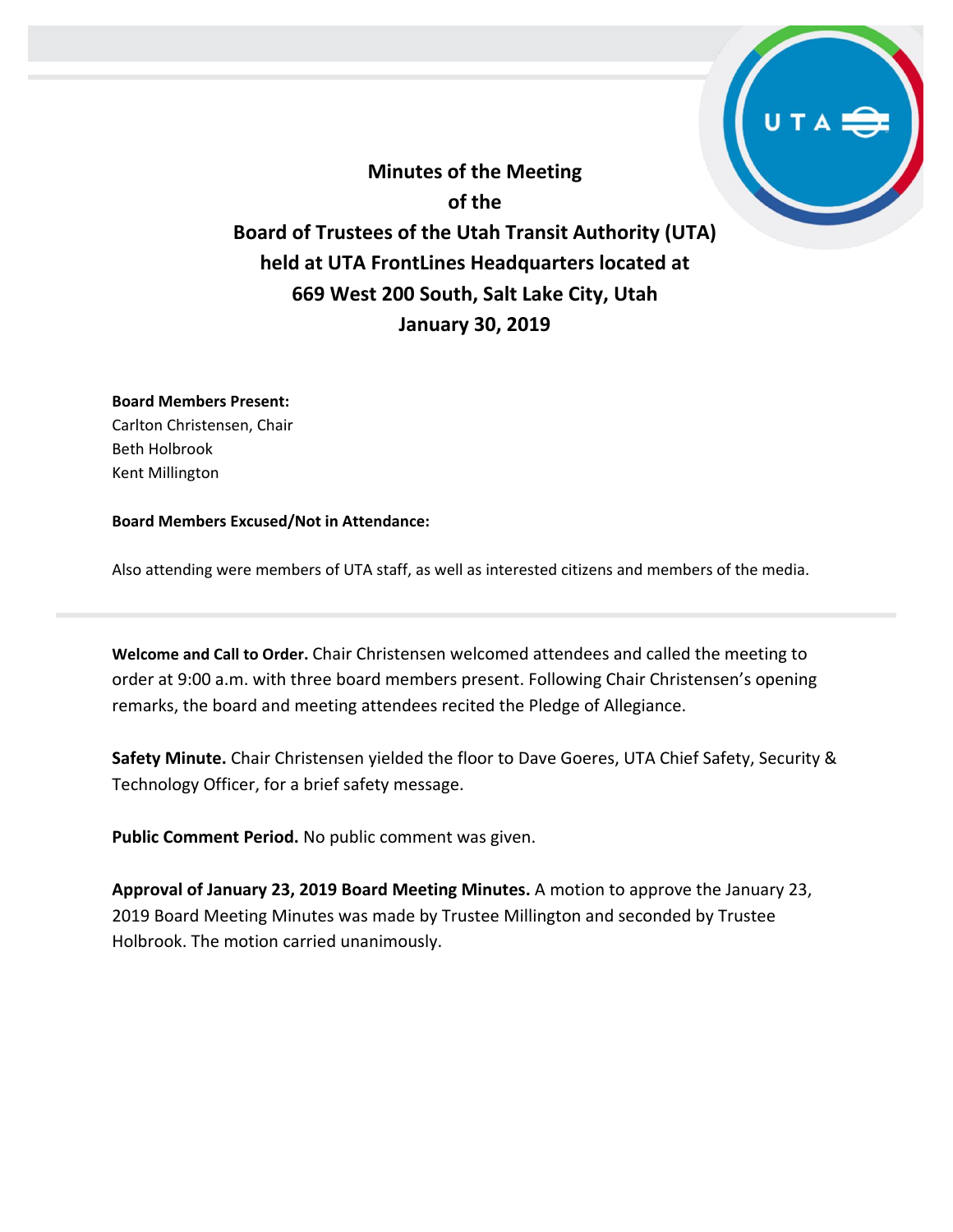**Agency Report.** Steve Meyer, UTA Interim Executive Director, joined the meeting via telephone and spoke about UTA's participation in the American Dream Challenge and the impact of the partial government shutdown on grant approval.

Discussion ensued. Questions on the status of submitted grants and continuation of the mobility as a service project were posed by the board and answered by Mr. Meyer. Mr. Meyer committed to provide a summary of UTA's grants applications to the board at its next meeting.

## **Discussion Items.**

**Government Relations Update.** Matt Sibul, UTA Director of Government Relations, spoke about the legislature's priorities and mentioned SB72, which modifies certain provisions in 2018's SB136.

Andrea Packer, UTA Director of Communications, joined Mr. Sibul to talk about Transit Day on the Hill, which is scheduled on February 6, 2019. Ms. Packer outlined UTA's communications efforts to promote the event. Discussion ensued. Questions on the vehicles to be displayed, information collaterals, and outreach for Transit Day on the Hill were posed by the board and answered by staff.

**Bonds and Bond Rating Update.** Bob Biles, UTA Chief Finance Officer, introduced Brian Baker with Zions Public Finance. Mr. Baker delivered a presentation on current local sales taxes received by UTA, historical sales and use tax collections, total outstanding debt service, improvement of UTA debt service coverage, projected growth of the debt rate stabilization reserve, outstanding debt, current bond ratings, and changes in Standard & Poor's rating methodology. Questions on funds pledged against bonds, typical transit industry bond term lengths, 2018 bond issue repayment, bonding capacity, reserves, rating processes, potential interest rate changes, impacts of rating changes on future bond issuance, comparison of ratings to other transit agencies, and Standard & Poor's ratings review process and timeline were posed by the board and answered by staff.

**2019 Performance Targets for Executive Team.** Chair Christensen indicated the board is in the process of establishing performance targets for the agency. The board indicated it would like to see more detailed information on:

- Ridership (in aggregate as well as by mode; monthly and also by trend)
- Data to assist communities in planning and development choices
- Vehicle fleets, including tracking on different types of vehicles
- Demographics on system use